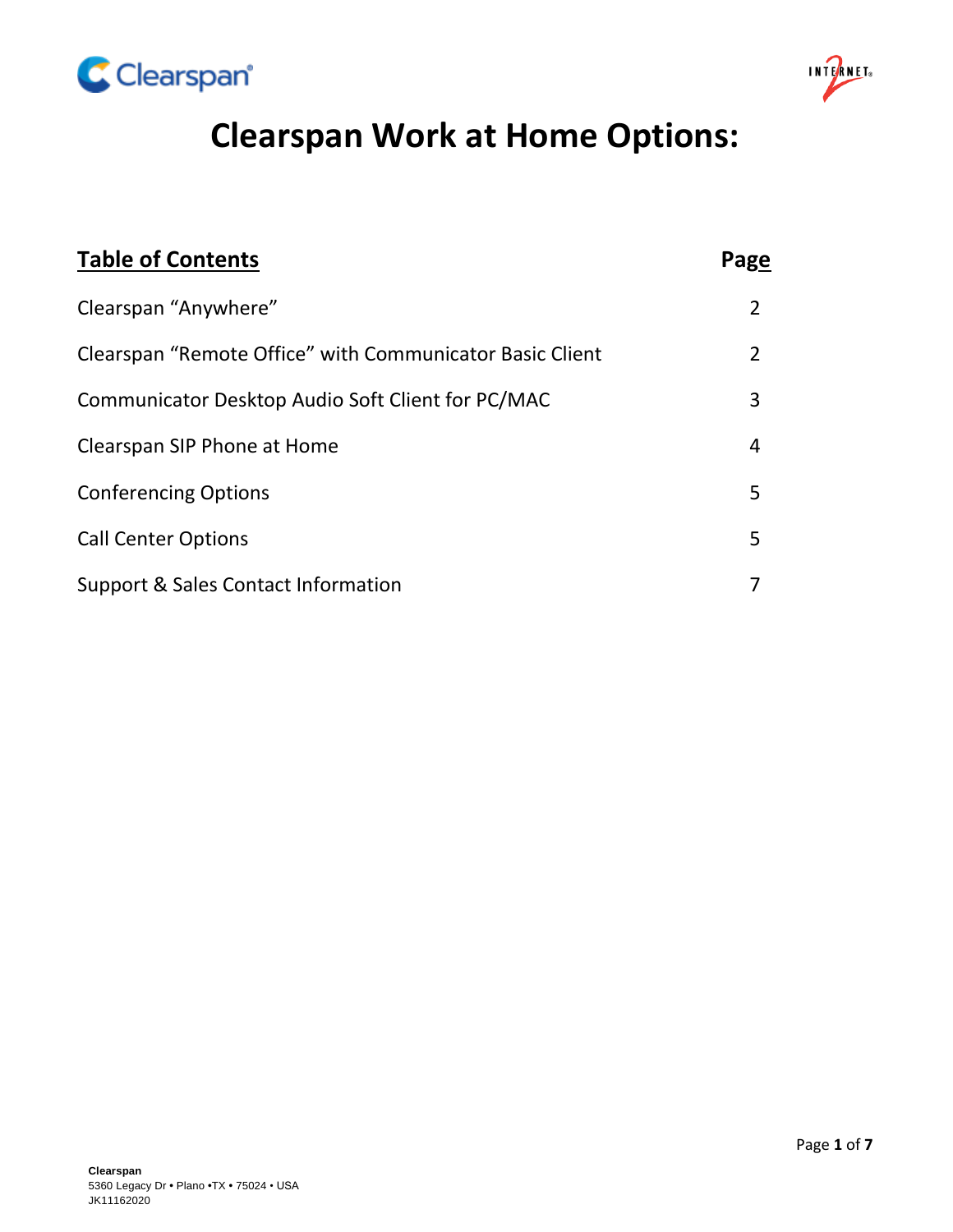



# 1. **Clearspan "ANYWHERE" Feature:**

Clearspan Anywhere allows you to make and receive calls via Clearspan from any location outside your main office phone. Via cell phone, users can call into a specified Clearspan phone number (Clearspan Anywhere Portal Number), enter their voicemail passcode, you will then be provided dial tone and can place calls [Note: Most people put the portal number and their passcode into a speed dial.]. The outbound Caller ID (CID) from this call will be their office / campus extension. If this feature is not already configured for the user, it will need to be added and activated in OpEasy.

QRG = [https://www.mitel.com/en-gb/document-center/business-phone-systems/clearspan/clearspan](https://www.mitel.com/en-gb/document-center/business-phone-systems/clearspan/clearspan-guides/21/en/clearspan-anywhere-quick-reference-guide)[guides/21/en/clearspan-anywhere-quick-reference-guide](https://www.mitel.com/en-gb/document-center/business-phone-systems/clearspan/clearspan-guides/21/en/clearspan-anywhere-quick-reference-guide)

## 2. **Clearspan Communicator Basic Client & Remote Office Feature:**

Clearspan Communicator Desktop Basic for PC and MAC offers a convenient, intuitive client interface for multimedia services. You can place and receive phone calls from your desk phone using the client application locally or remotely using any phone (Cell Phone or home land-line).

Notes for this option:

- If this feature is not already configured for the user, they will need to have "Communicator Basic" added via OpEasy.
- User must download the Communicator application to their PC/MAC. o [www.mitel.com/internet2-user-training](http://www.mitel.com/internet2-user-training)
- User logs into the client on PC / MAC.
- Configure the "Remote Office" feature with the remote phone number the user will be using (cell / land-line number).
- The user will receive inbound calls to the number input in the Remote Office configuration. Note: When enabled, Remote Office overrides Anywhere settings.
- The user may make outbound calls using the client on their PC / MAC. The user's cell or land-line phone will ring. Once answered, the system will call the destination number. The CID number from this call will be their office / campus extension.

QRG = [https://www.mitel.com/document-center/business-phone-systems/clearspan/clearspan](https://www.mitel.com/document-center/business-phone-systems/clearspan/clearspan-communicator/21/en/clearspan-communicator-desktop-basic-for-pc-and-mac-quick-reference-guide)[communicator/21/en/clearspan-communicator-desktop-basic-for-pc-and-mac-quick-reference-guide](https://www.mitel.com/document-center/business-phone-systems/clearspan/clearspan-communicator/21/en/clearspan-communicator-desktop-basic-for-pc-and-mac-quick-reference-guide)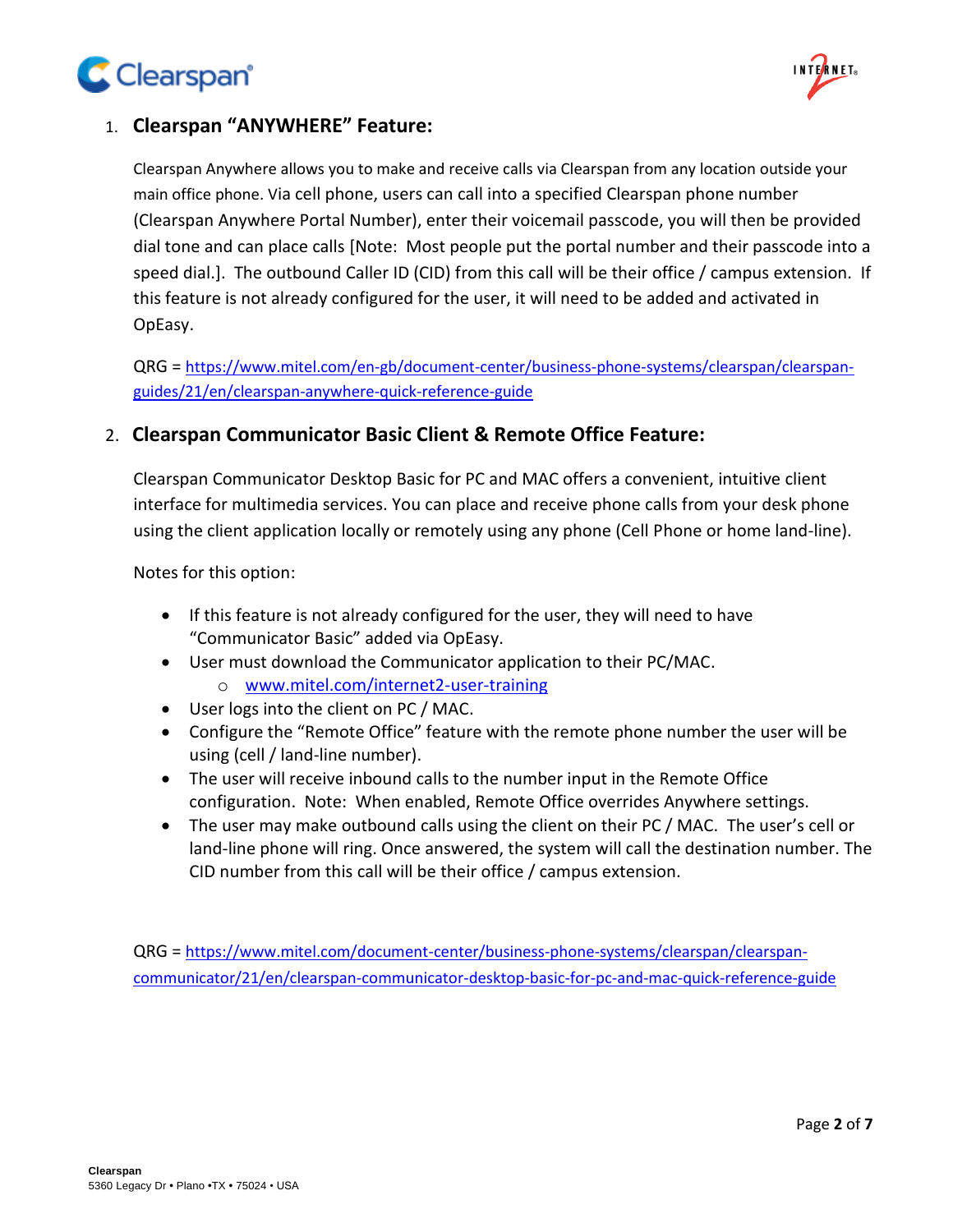



# 3. **Clearspan Communicator Desktop Audio for PC and Mac (Softphone):**

Clearspan Communicator Desktop for PC and MAC offers a convenient, intuitive client interface for voice services. You can place and receive phone calls directly from your PC or MAC. This requires a Communicator license.

Notes for this option:

- If this feature is not already configured for the user, they will need to have "Communicator Voice" added via OpEasy.
- This phone will be configured as a Shared Line Appearance (SCA) of their main phone number. This phone can be configured to register to your local Remote User Gateway (RUG) if applicable or directly to the Internet2 cores. When receiving a call, both phones will ring.
- User must download the Communicator application to their PC/MAC
	- o [www.mitel.com/internet2-user-training](http://www.mitel.com/internet2-user-training)
- User logs into the client on PC / MAC
- The user may receive inbound calls directly to their PC / MAC.
- The user may make outbound calls using the client on their PC / MAC.
- The user has the option to user the PC / MAC integrated speakers & Mic or use a USB headset. The CID number from this call will be their office / campus extension.

This option is also available on a Mobil Client, IOS or Android.

QRG PC / MAC = [https://www.mitel.com/en-gb/document-center/business-phone](https://www.mitel.com/en-gb/document-center/business-phone-systems/clearspan/clearspan-communicator/21/en/clearspan-communicator-desktop-audio-and-video-for-pc-and-mac-quick-reference-guide)[systems/clearspan/clearspan-communicator/21/en/clearspan-communicator-desktop-audio-and-video](https://www.mitel.com/en-gb/document-center/business-phone-systems/clearspan/clearspan-communicator/21/en/clearspan-communicator-desktop-audio-and-video-for-pc-and-mac-quick-reference-guide)[for-pc-and-mac-quick-reference-guide](https://www.mitel.com/en-gb/document-center/business-phone-systems/clearspan/clearspan-communicator/21/en/clearspan-communicator-desktop-audio-and-video-for-pc-and-mac-quick-reference-guide)

QRG Mobile IOS = [https://www.mitel.com/en-gb/document-center/business-phone](https://www.mitel.com/en-gb/document-center/business-phone-systems/clearspan/clearspan-communicator/21/en/clearspan-communicator-for-iphone-quick-reference-guide-release-2132)[systems/clearspan/clearspan-communicator/21/en/clearspan-communicator-for-iphone-quick-reference](https://www.mitel.com/en-gb/document-center/business-phone-systems/clearspan/clearspan-communicator/21/en/clearspan-communicator-for-iphone-quick-reference-guide-release-2132)[guide-release-2132](https://www.mitel.com/en-gb/document-center/business-phone-systems/clearspan/clearspan-communicator/21/en/clearspan-communicator-for-iphone-quick-reference-guide-release-2132)

QRG Mobil Android = [https://www.mitel.com/en-gb/document-center/business-phone](https://www.mitel.com/en-gb/document-center/business-phone-systems/clearspan/clearspan-communicator/21/en/clearspan-communicator-for-android-quick-reference-guide)[systems/clearspan/clearspan-communicator/21/en/clearspan-communicator-for-android-quick](https://www.mitel.com/en-gb/document-center/business-phone-systems/clearspan/clearspan-communicator/21/en/clearspan-communicator-for-android-quick-reference-guide)[reference-guide](https://www.mitel.com/en-gb/document-center/business-phone-systems/clearspan/clearspan-communicator/21/en/clearspan-communicator-for-android-quick-reference-guide)

QRG Clearspan Mobil IOS = [https://www.mitel.com/en-gb/document-center/business-phone](https://www.mitel.com/en-gb/document-center/business-phone-systems/clearspan/clearspan-mobile/381/en/clearspan-mobile-for-android-quick-reference-guide)[systems/clearspan/clearspan-mobile/381/en/clearspan-mobile-for-android-quick-reference-guide](https://www.mitel.com/en-gb/document-center/business-phone-systems/clearspan/clearspan-mobile/381/en/clearspan-mobile-for-android-quick-reference-guide)

QRG Clearspan Mobil Android = [https://www.mitel.com/en-gb/document-center/business-phone](https://www.mitel.com/en-gb/document-center/business-phone-systems/clearspan/clearspan-mobile/381/en/clearspan-mobile-for-android-quick-reference-guide)[systems/clearspan/clearspan-mobile/381/en/clearspan-mobile-for-android-quick-reference-guide](https://www.mitel.com/en-gb/document-center/business-phone-systems/clearspan/clearspan-mobile/381/en/clearspan-mobile-for-android-quick-reference-guide)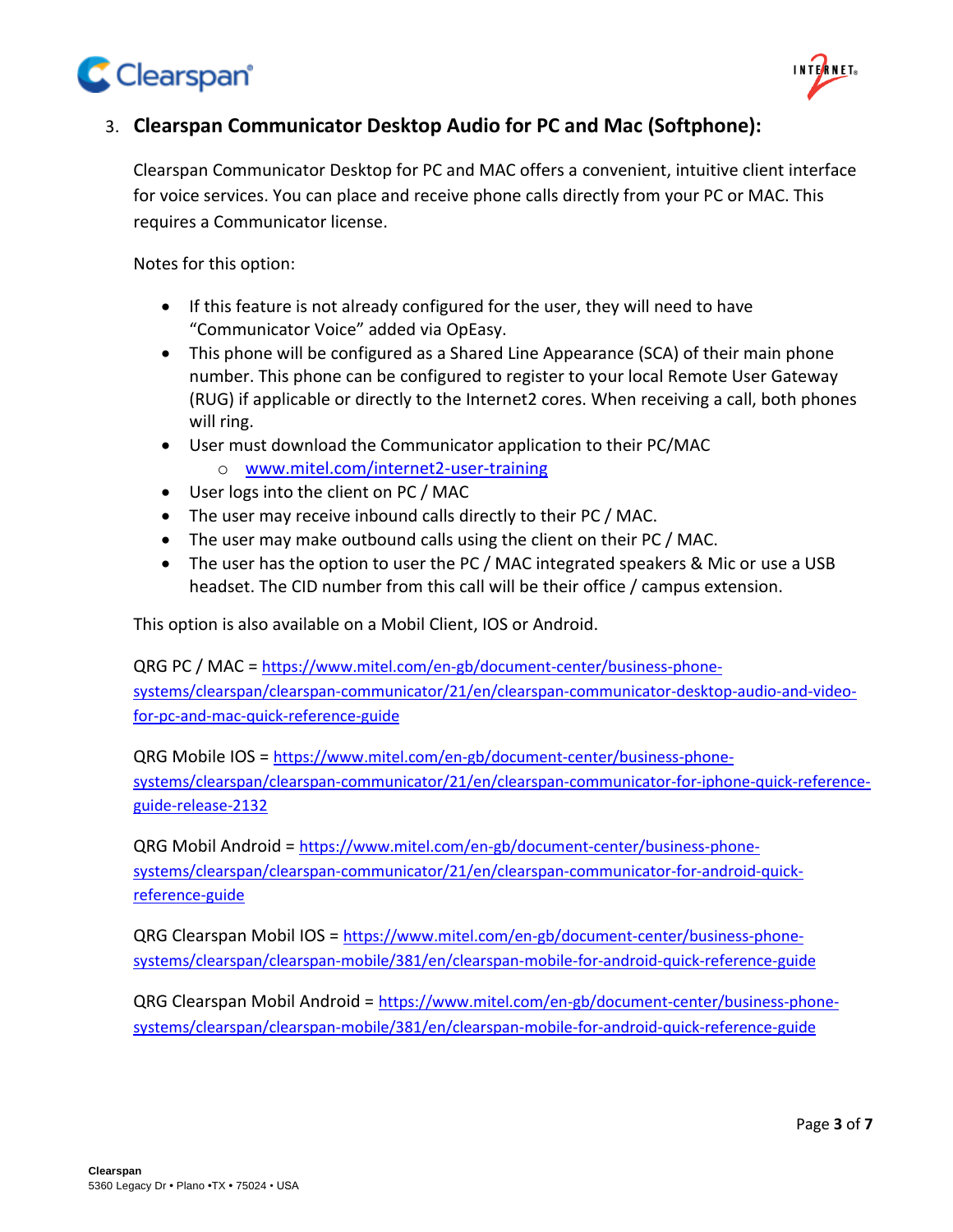



Notes: These options require a Premium User License per user

Depending on licenses, you may have to add the "Communicator – Video" service pack. This includes Voice



#### **4. Clearspan SIP phone at home:**

Customer has two options:

- **1. Purchase a new Mitel SIP phone for Home use.**
	- a. This phone will be configured as a Shared Line Appearance (SCA) of their main phone number. This phone can be configured to register to your local Remote User Gateway (RUG) if applicable or directly to the Internet2 cores. When receiving a call, both their office and home phones will ring.
	- b. User will plug the phone into their home network to register.
	- c. A power supply may be required to power the phone if POE is not available at the home location.

#### **2. Take your current Mitel SIP phone home to use.**

- a. This phone will have to be reconfigured to register to your local RUG if applicable or directly to the Internet2 cores.
- b. User will plug the phone into their home network to register.
- c. A power supply may be required to power the phone if POE is not available at the home location.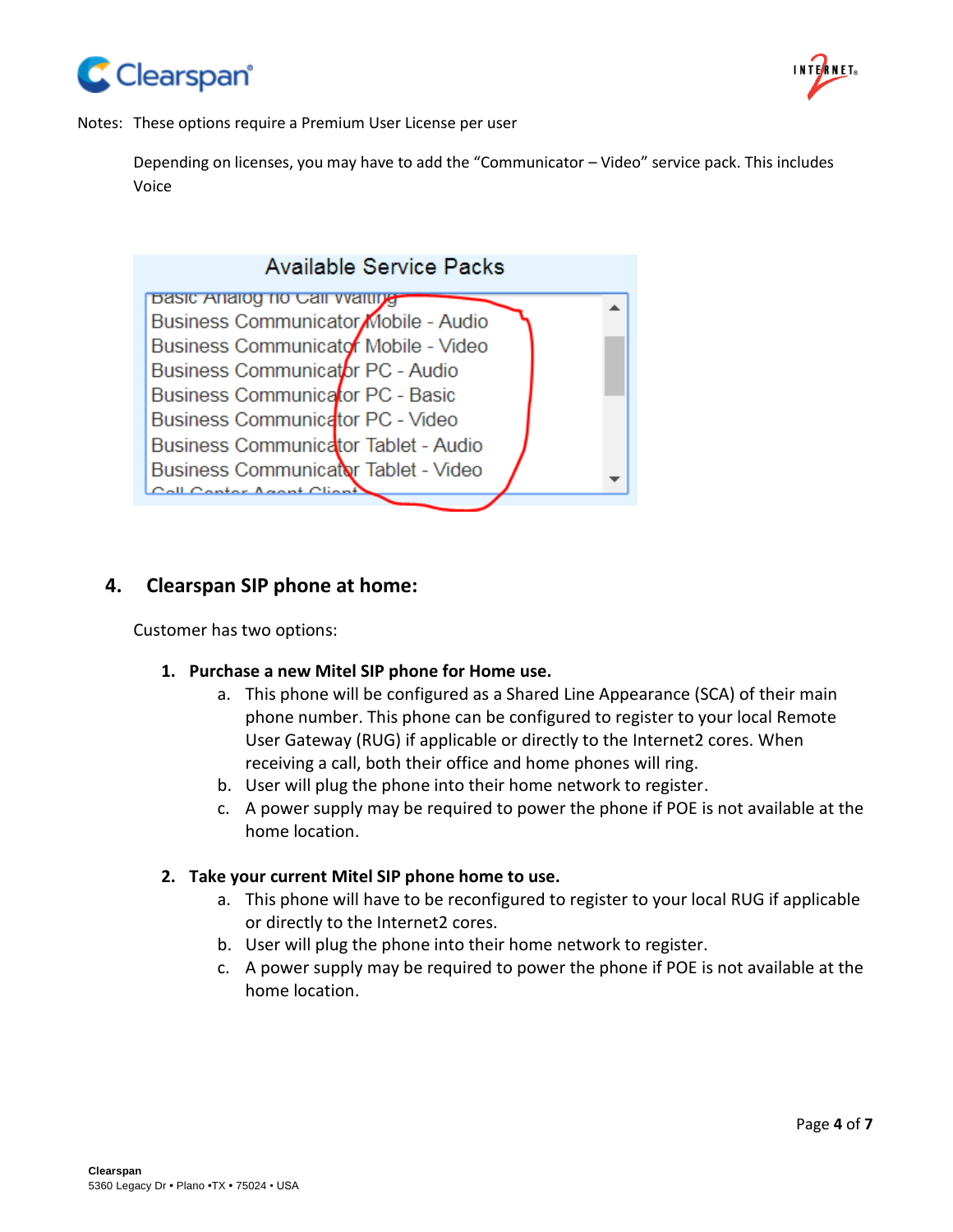



# **5. Clearspan Conferencing Option:**

#### **Meet-Me Conferencing**

While working from Home, The Clearspan Meet-Me Conferencing can be added to your service quickly if needed. Please open a MACD to enable this functionality. Additional MRC's will apply. Clearspan Meet-Me Conferencing provides superior functionality. In addition to the many features listed below provided by Clearspan Meet-Me Conferencing, it also offers high definition (HD) audio.

The Meet-Me Conferencing service provides the following capabilities:

- Up to 294-way audio conferencing
- Scheduled and reservationless conferences
- Custom greeting
- Recording of conferences
- Muting participants and inviting new participants (by moderator)
- Automatic Lecture Mode
- Web interface to moderate the conference
- Outlook add-in to create conferences from Outlook and including details in meeting invitations
- High definition (HD) audio
- Enhanced security

## **6. Call Center Remote Agents:**

The Work at Home options described in this document also apply for Call Center Agents and Supervisors. Agents can answer calls via

- Personal Cell or Landline using Anywhere
- Personal Cell or Landline using Remote Office
- SIP Phone configured for Remote registration
- Communicator Desktop Soft Client
- Communicator Mobile

#### **ACD Status & Availability**

The Call Center Agent and Supervisor clients are browser based, and accessible anywhere internet access is available.

#### <https://xxxxxx.xxxxx/callcenter>

See your System Administrator for URL

Remote Access SIP phones can provide a multi-function ACD Key for availability management.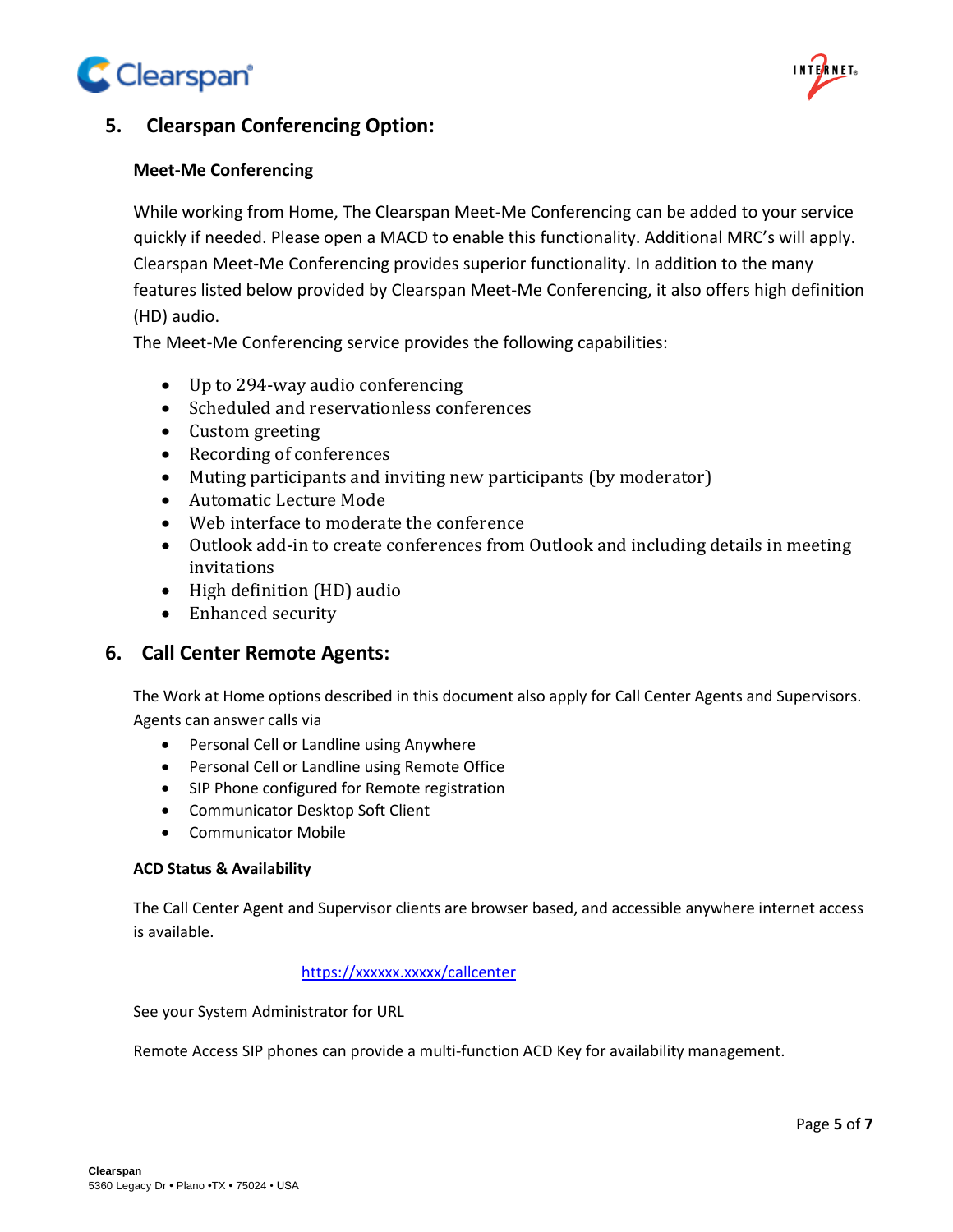



For agents who do not use the Agent Client, the Communicator Desktop and Clearspan Mobile applications offer ACD login functionality, under the Options Menu/Services, or Call Settings/Call Control.



#### **Presenting your Office Number for Outbound Calls**

Keep your Caller ID associated with your work number by using these methods

- Call from a Remote Access configured SIP Phone
- Call from Communicator Desktop or Communicator Mobile Soft Client
- Use the Anywhere Feature
	- o Call the Anywhere Portal Number
	- o If your Anywhere Device is recognized, you will be asked to enter your Voicemail Password
	- o You may be asked to enter your Anywhere Device phone number
	- o You will be prompted for the digits to dial
- Use the Remote Office Feature with Communicator Basic
	- o Initiate a Call from Communicator Basic
	- o The system will call your Remote Office device and dial the target number.